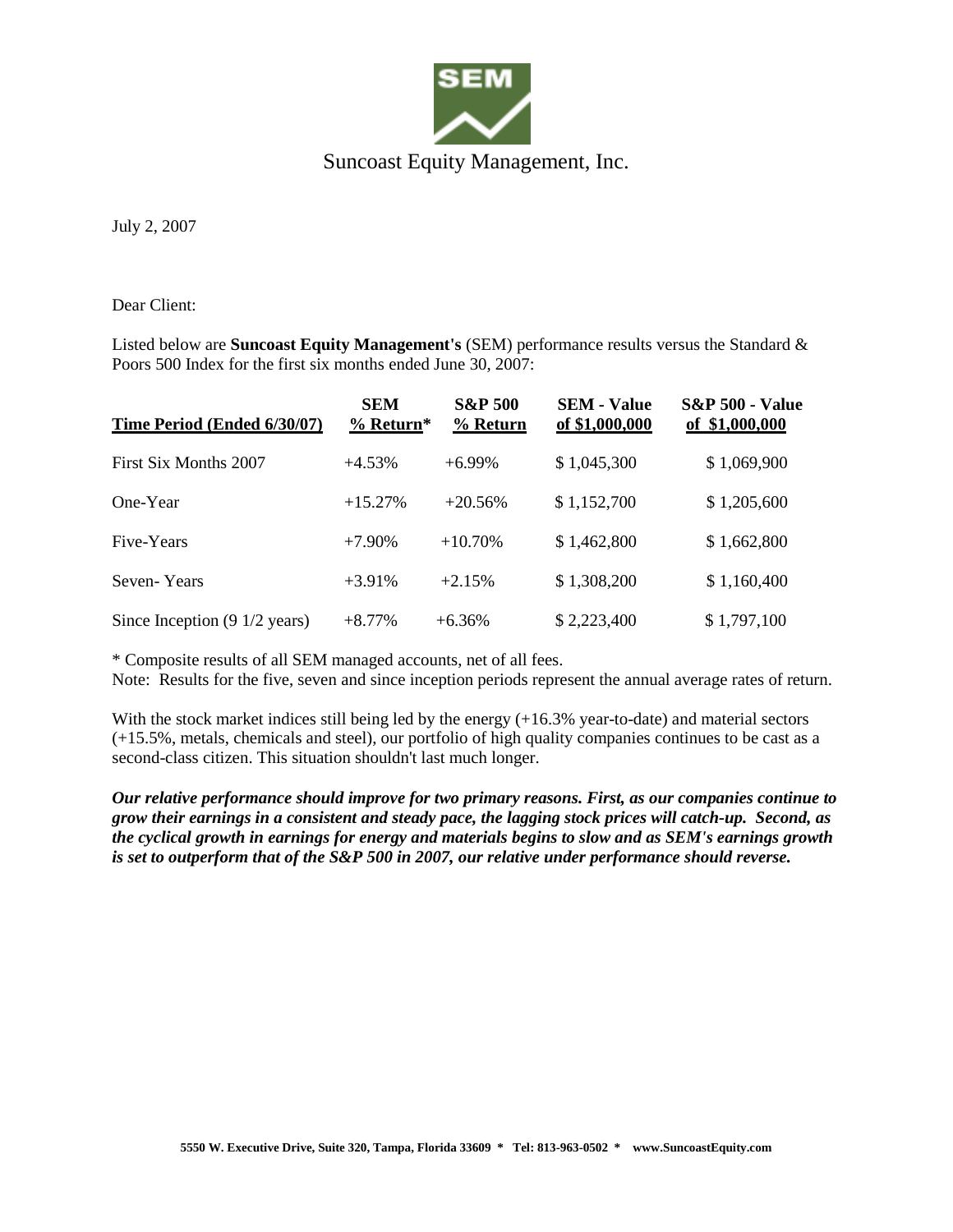## Intrinsic Value Marches Upward, Stock Prices Lag

Throughout our portfolio history, annual earnings increases for the SEM portfolio have consistently been in the low to mid double digits. The most recent four years have been no exception:

SEM Portfolio Earnings Increase by Year

| Year                         | <b>SEM Earnings Growth</b> |
|------------------------------|----------------------------|
| 2003                         | 14.2%                      |
| 2004                         | 13.6%                      |
| 2005                         | 13.3%                      |
| 2006                         | 12.5%                      |
| <b>Total Earnings Growth</b> | 65.4%                      |
| 2007 Estimated               | 13.2%                      |

Over time the value of our portfolio should follow the earnings growth trend. During 2003-2006, as earnings advanced 65% the portfolio increased only 45%. We expect the gap to narrow and for the lag in appreciation to catch-up.

## *In 2007, our portfolio should report earnings growth in the neighborhood of +13%. This compares very favorably to the latest earnings growth estimate for the S&P 500 of +5.7%. This turnabout, which involves the slowdown in earnings growth for the energy and materials sectors, should set the stage for improved relative results for SEM.*

## Increased Value Delivered During Relative Stock Market Under performance

During the last few years of SEM's under performance in appreciation relative to the indexes, it is important for you to know that the companies you own are delivering value and that we expect that to continue. Besides earnings growth, the tables below highlights two primary methods, dividend increases and share buybacks, of delivering and returning value to shareholders. These powerful increases occurred for our companies from 2003-2006.

|                         | Dividend Increase |                            | Dividend Increase |
|-------------------------|-------------------|----------------------------|-------------------|
| Harley-Davidson         | 320%              | <b>Illinois Tool Works</b> | 79%               |
| Nike                    | 164%              | Microsoft                  | 67%               |
| <b>Becton Dickinson</b> | 145%              | Medtronic                  | 63%               |
| <b>American Express</b> | 100%              | Grainger                   | 57%               |
| Emerson Electric        | 100%              | Colgate                    | 56%               |
| <b>Wal-Mart Stores</b>  | 95%               | General Electric           | 47%               |
| ADP                     | 92%               | PepsiCo                    | 45%               |
| Nokia                   | 86%               | Procter & Gamble           | 43%               |
| <b>UPS</b>              | 83%               | 3M                         | 39%               |